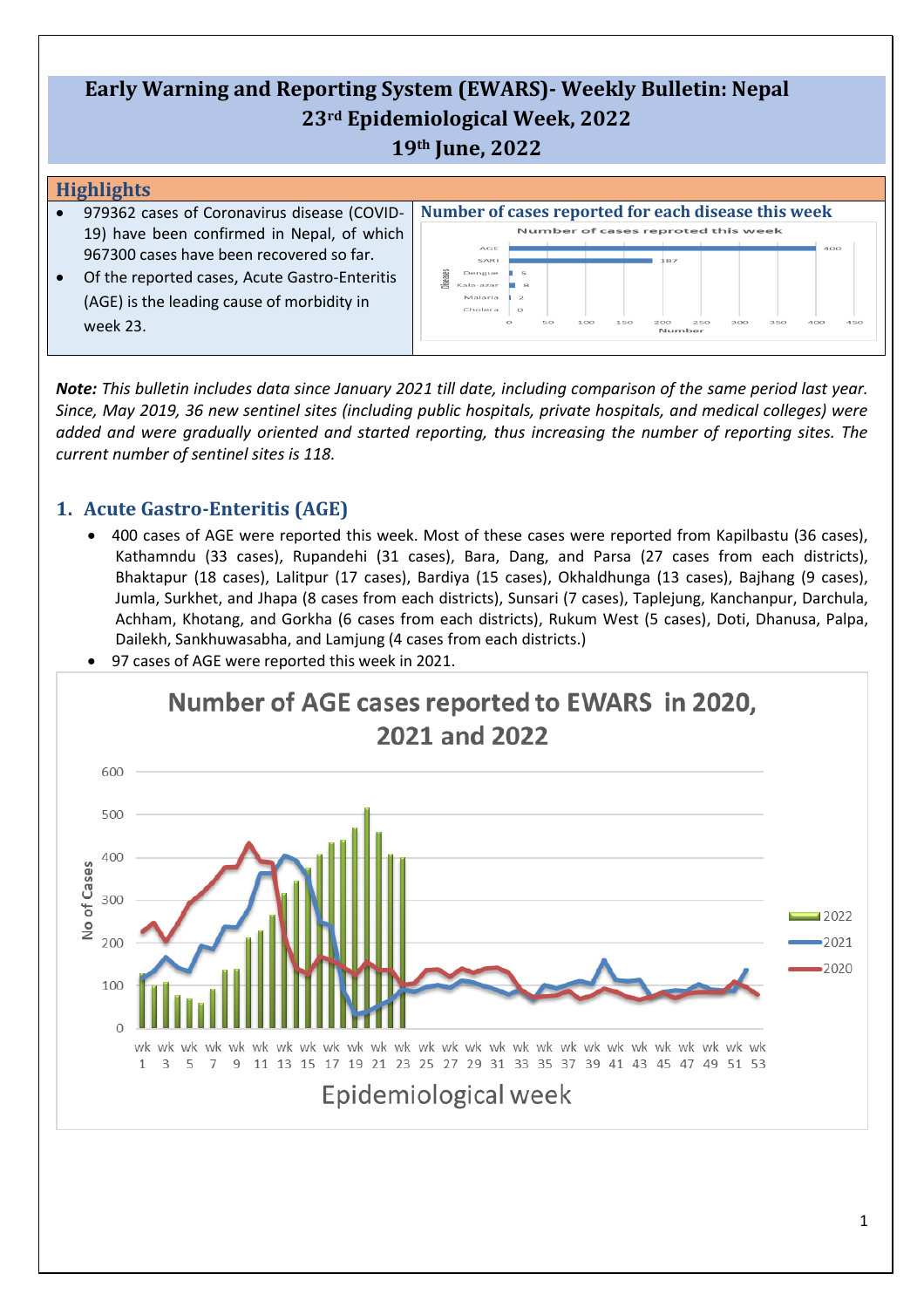## **2. Severe Acute Respiratory Infection (SARI)**

- 187 cases of SARI were reported this week. Most of these cases were reported from Jhapa (26 cases), Morang (19 cases), Surkhet (17 cases), Rupandehi (13 cases), Dailekh, and Sunsari (8 cases from each districts), Baitadi (7 cases), Saptari, Dhankuta (6 cases from each districts), Lalitpur (5 cases from each districts), Darchula, Chitawan, Jumla, baglung, Nawalaparasi East, and Nawalparasi West (4 cases from each districts).
- 45 cases of SARI were reported this week in 2021.



## **3. Malaria**

- Two case of malaria (Malaria Vivax) was reported this week; one each case from Surkhet, and Salyan districts.
- Two cases of malaria were reported this week in 2021.

### **4. Dengue**

- Five cases of dengue were reported this week; One each case from Gulmi, Okhaldhunga, Darchula, Lalitpur, and Lamjung districts.
- Three cases of dengue were reported this week in 2021.

### **5. Kala-azar**

- Eight cases of kala-azar were reported this week. Most of these cases were reported from Baitidi (3 cases), One each case from Surkhet, Bajura, Palpa, Okhaldhunga, Kalikot districts.
- Four cases of kala-azar were reported this week in 2021.

### **6. Cholera**

- Zero case of Cholera was reported this week
- Zero case of Cholera was reported this week in 2021.